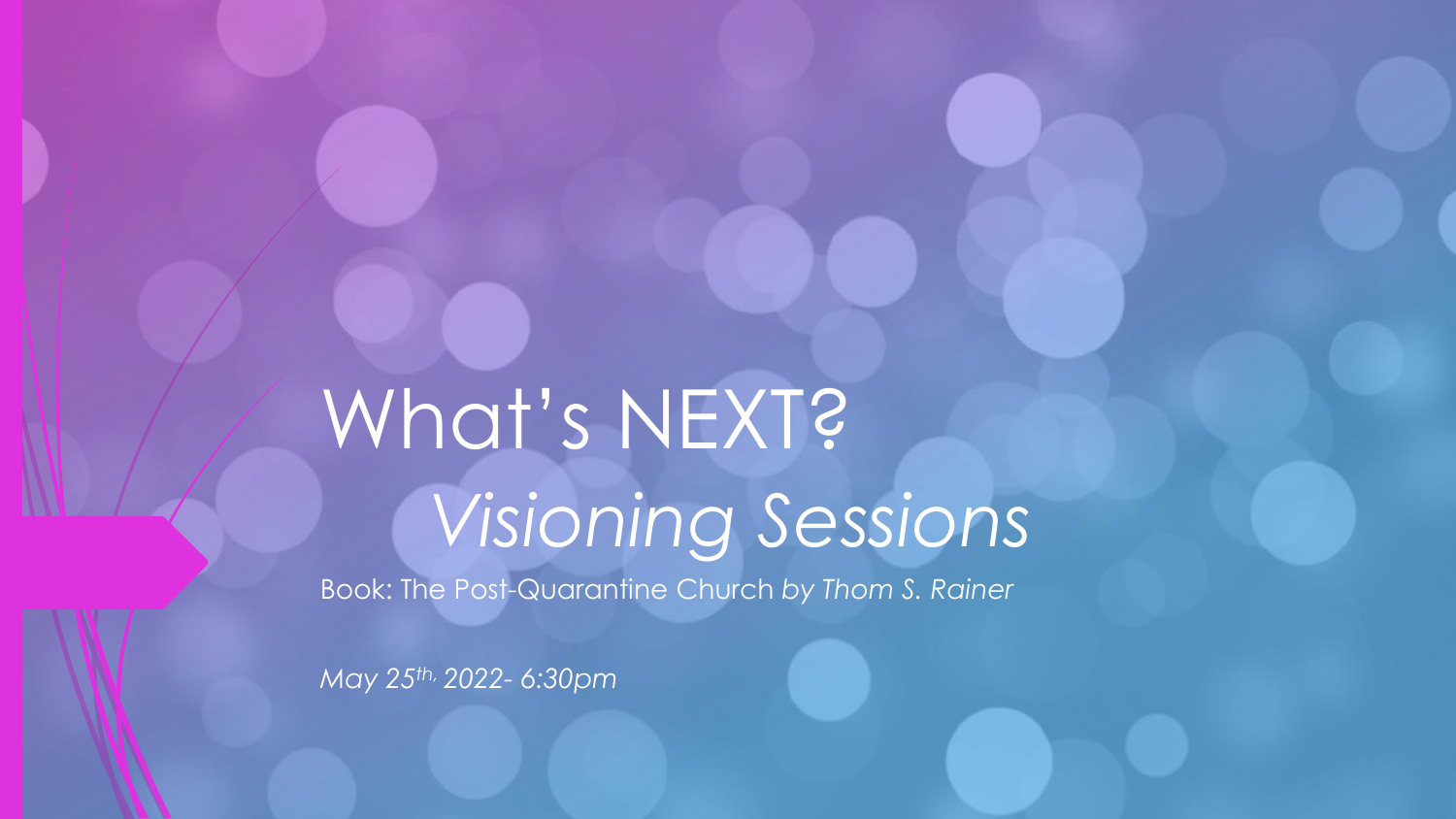### Opening Comments

■ You are not entering a new era alone. Not only is God with you; God has gone before you. pg. 8

- ... none of this the pandemic, the quarantine, the postquarantine period- caught God by surprise. God has a plan ready and waiting for the church. pg. 8
- The post quarantine era is an opportunity to make the necessary positive changes to move our church forward. pg. 9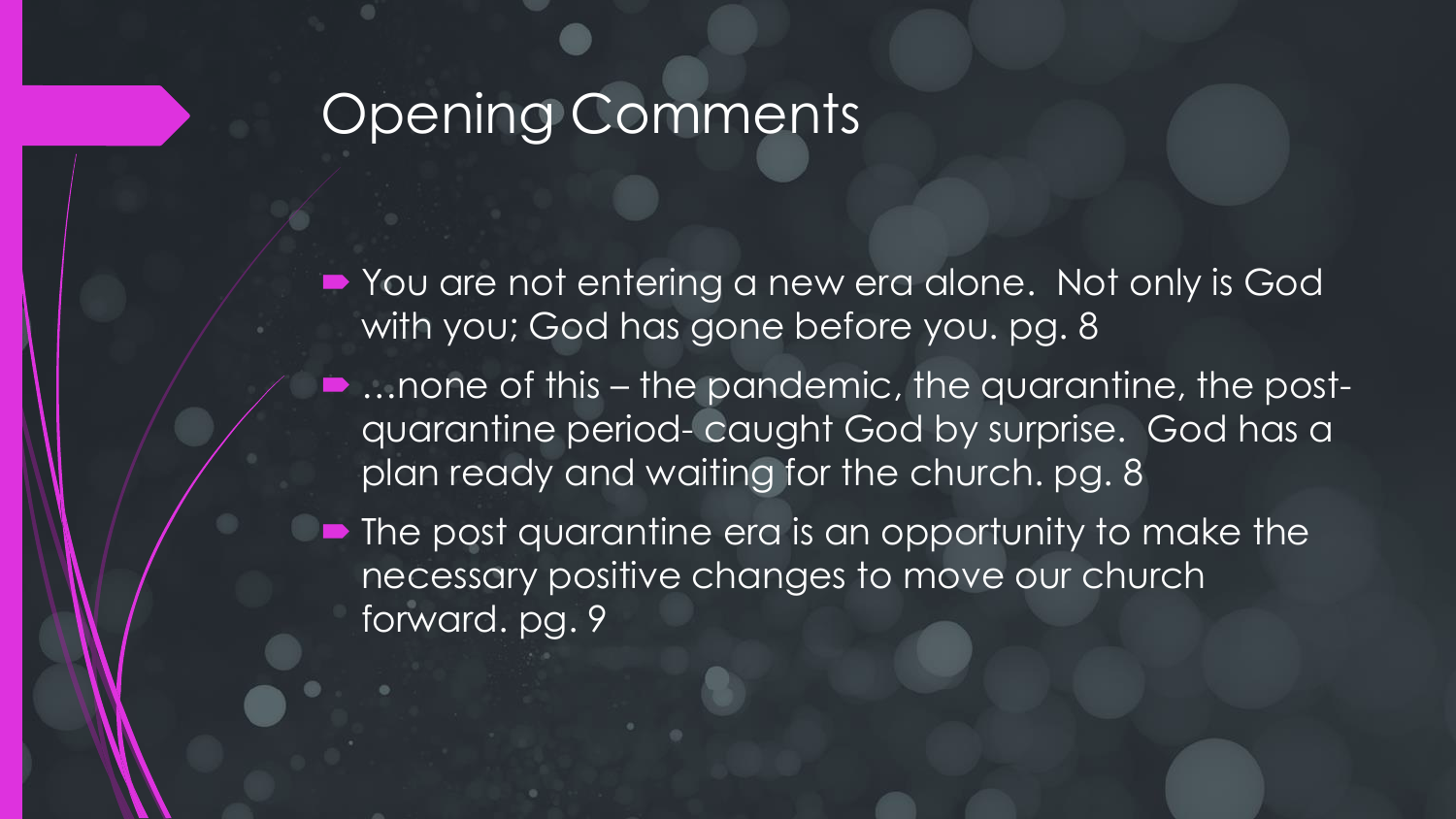What are you proud of that St. James did during the pandemic and transition of church leadership to continue moving forward in ministry?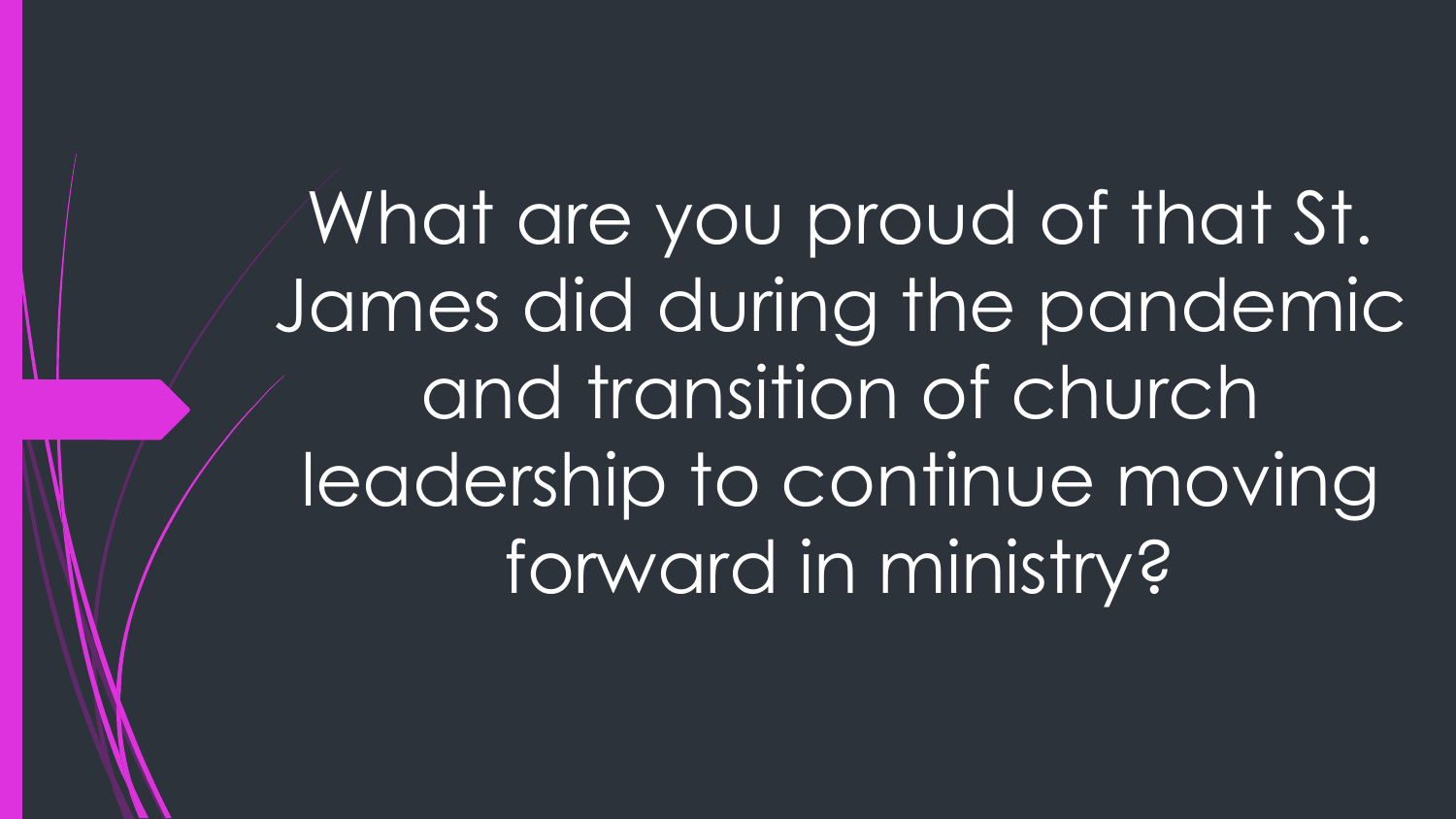# What stuck out to you in Challenge 1?

**Gather Differently and Better**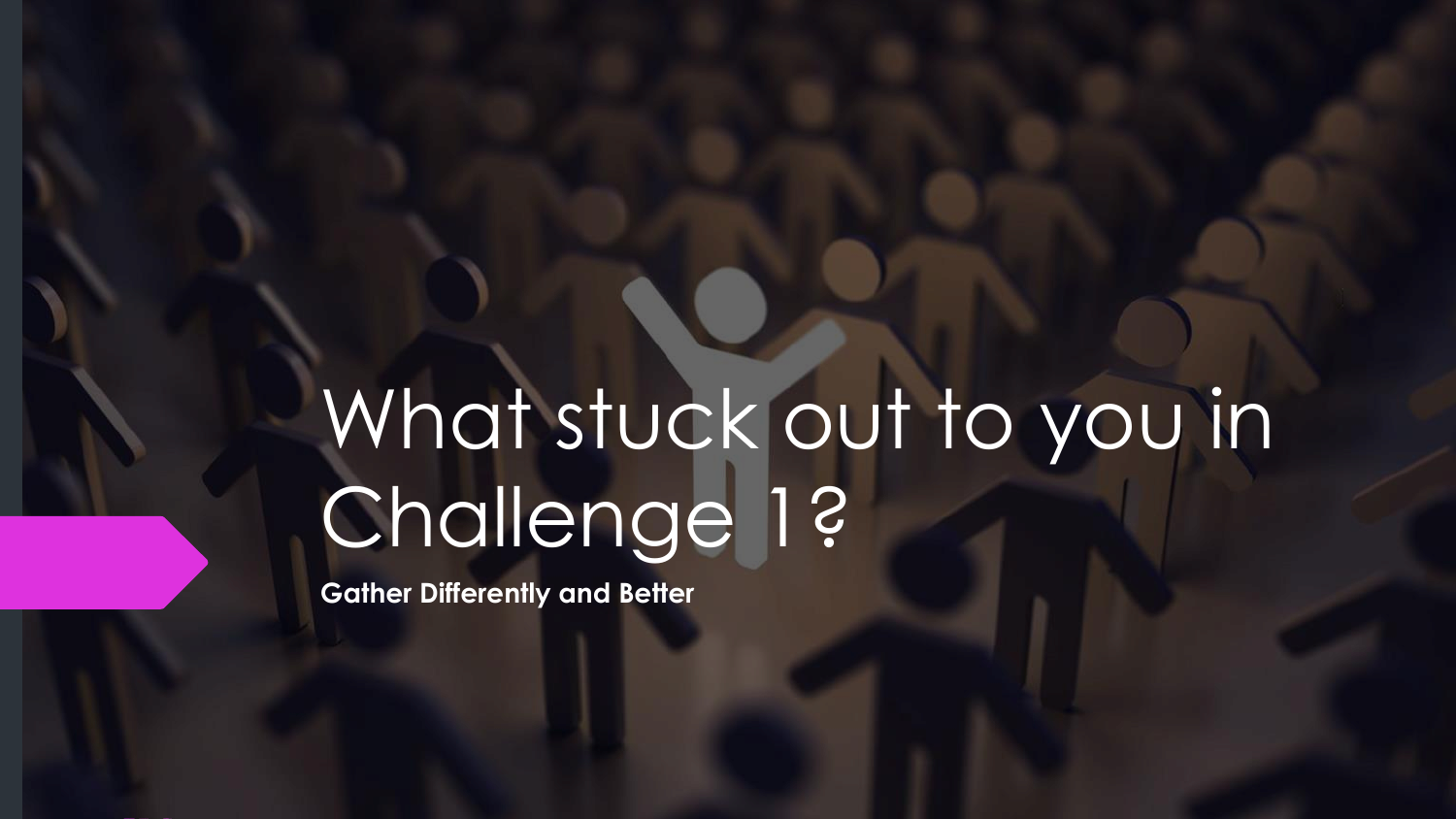"...use church buildings as a tool for outreach instead of a cocoon for members." pg. 19

- **What do you think about this comment?**
- **Do you agree or disagree?**
- **Why or why not?**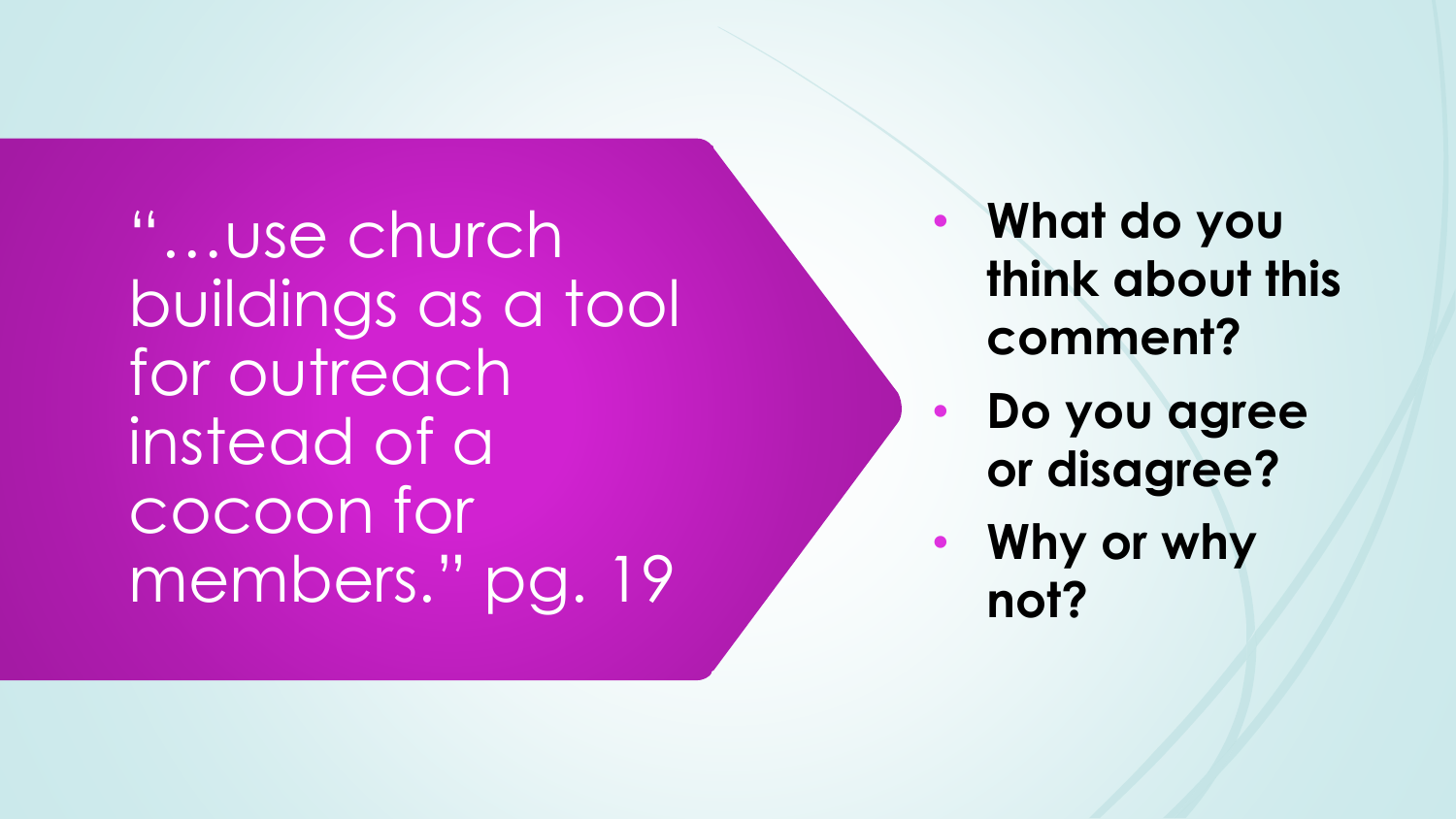## Small Group Discussion- 1

Page 24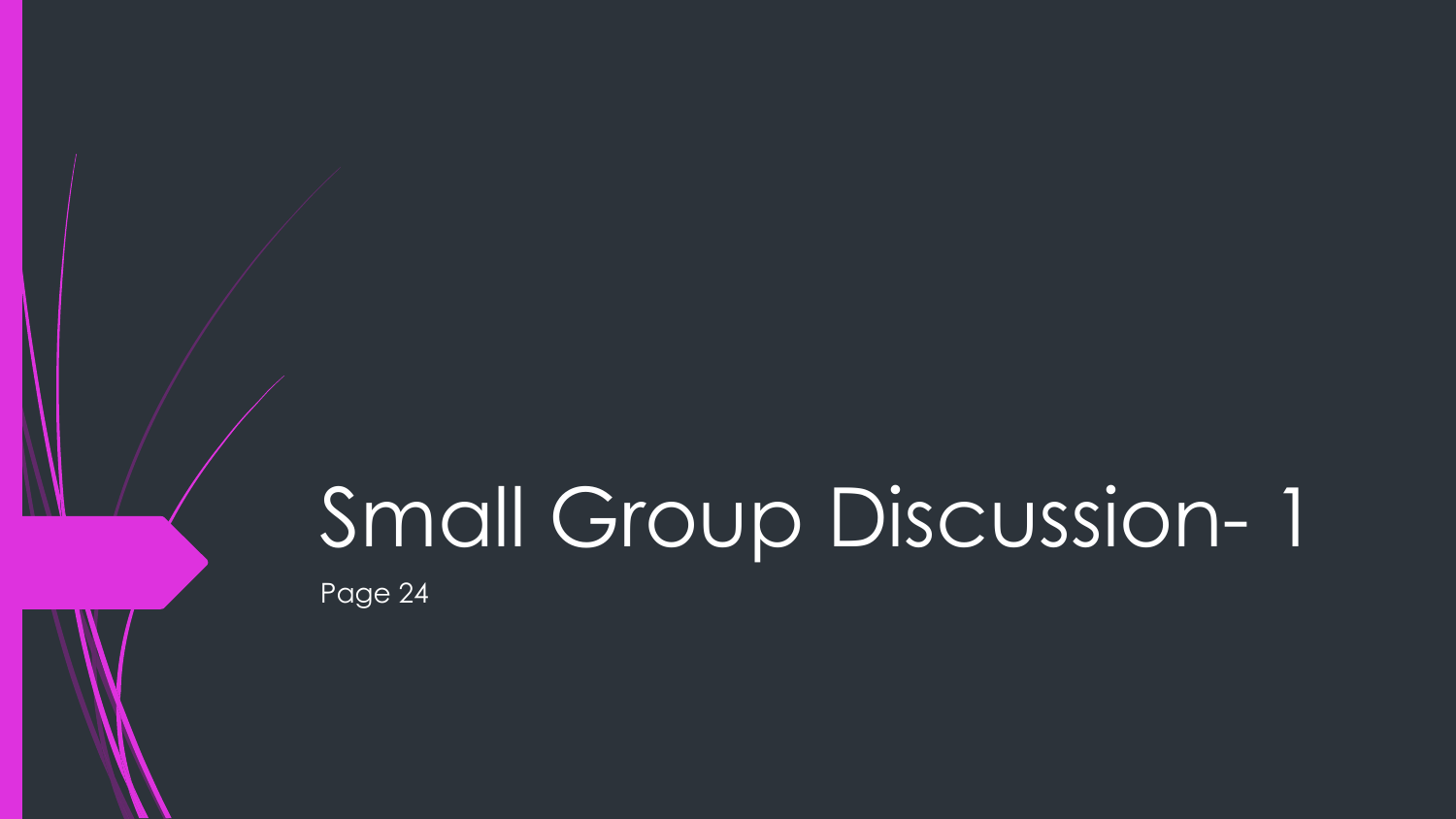#### What stuck out to you in Challenge 2?

**Seize your opportunity to reach the digital world.**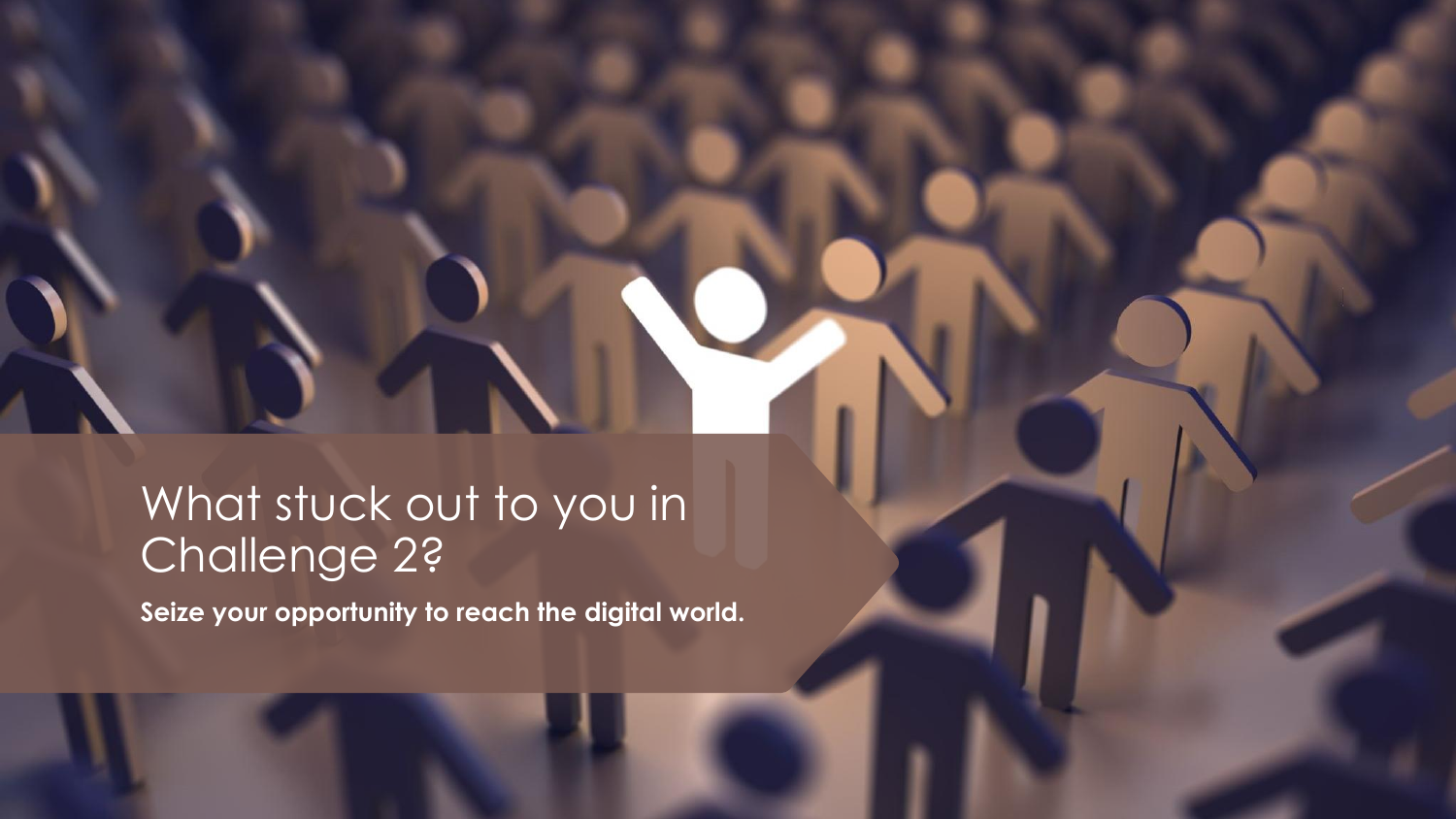### Look at the digital world as a mission field.

- **What do you think about this thought or idea?**
- **How do you do this? What will it take?**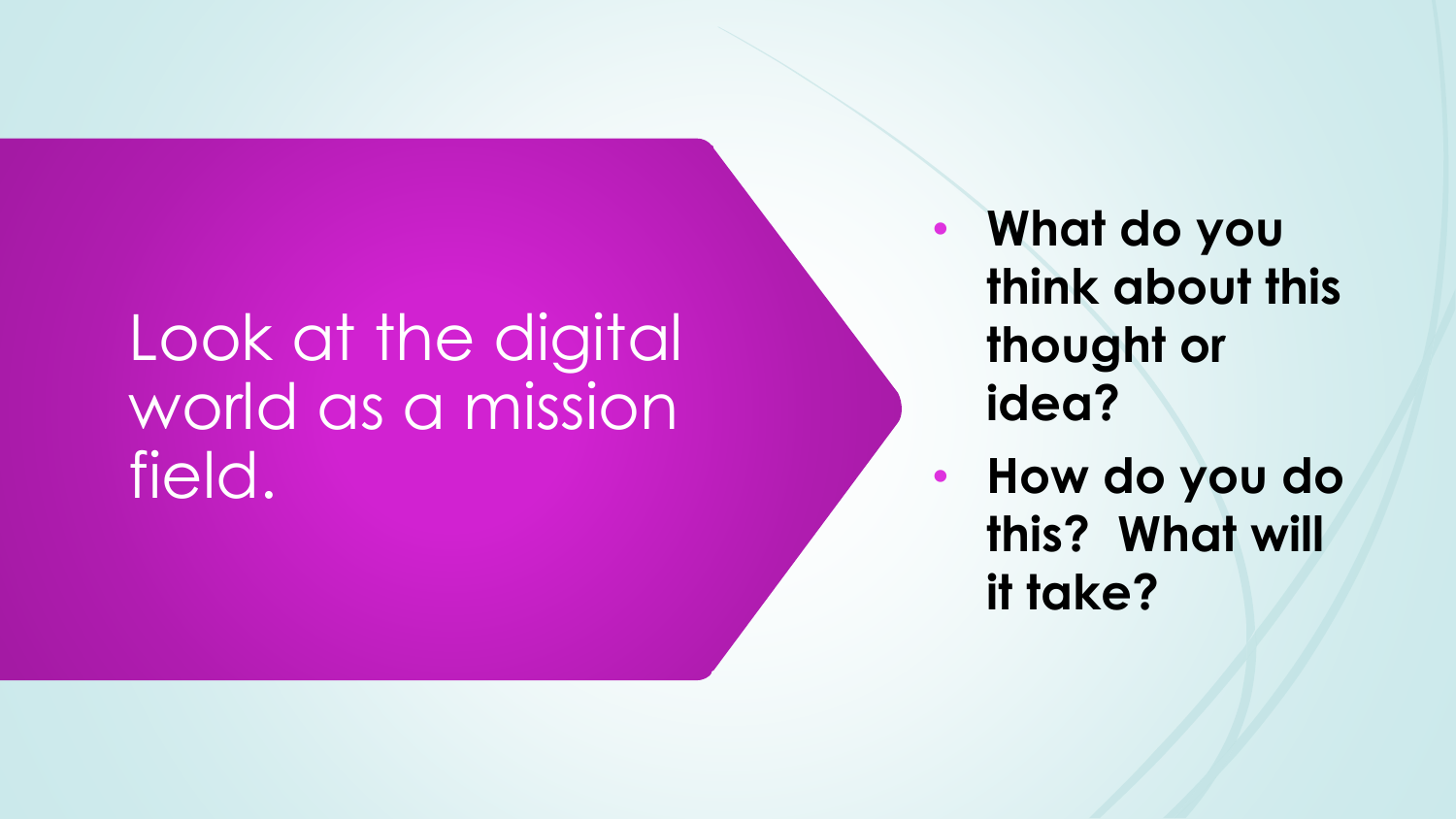#### 3 Core Groups of worshippers

- Digital Only Physically unable to attend. Enjoys Flexibility of the online platform, High Risk, unwilling or unready to return.
- Digitally Transitioning Those who are making the transition back  $A$ o in-person worship
- Dual Citizens Those you attend small groups and worship both in-person and online.

How will the church reach and minister to these 3 groups?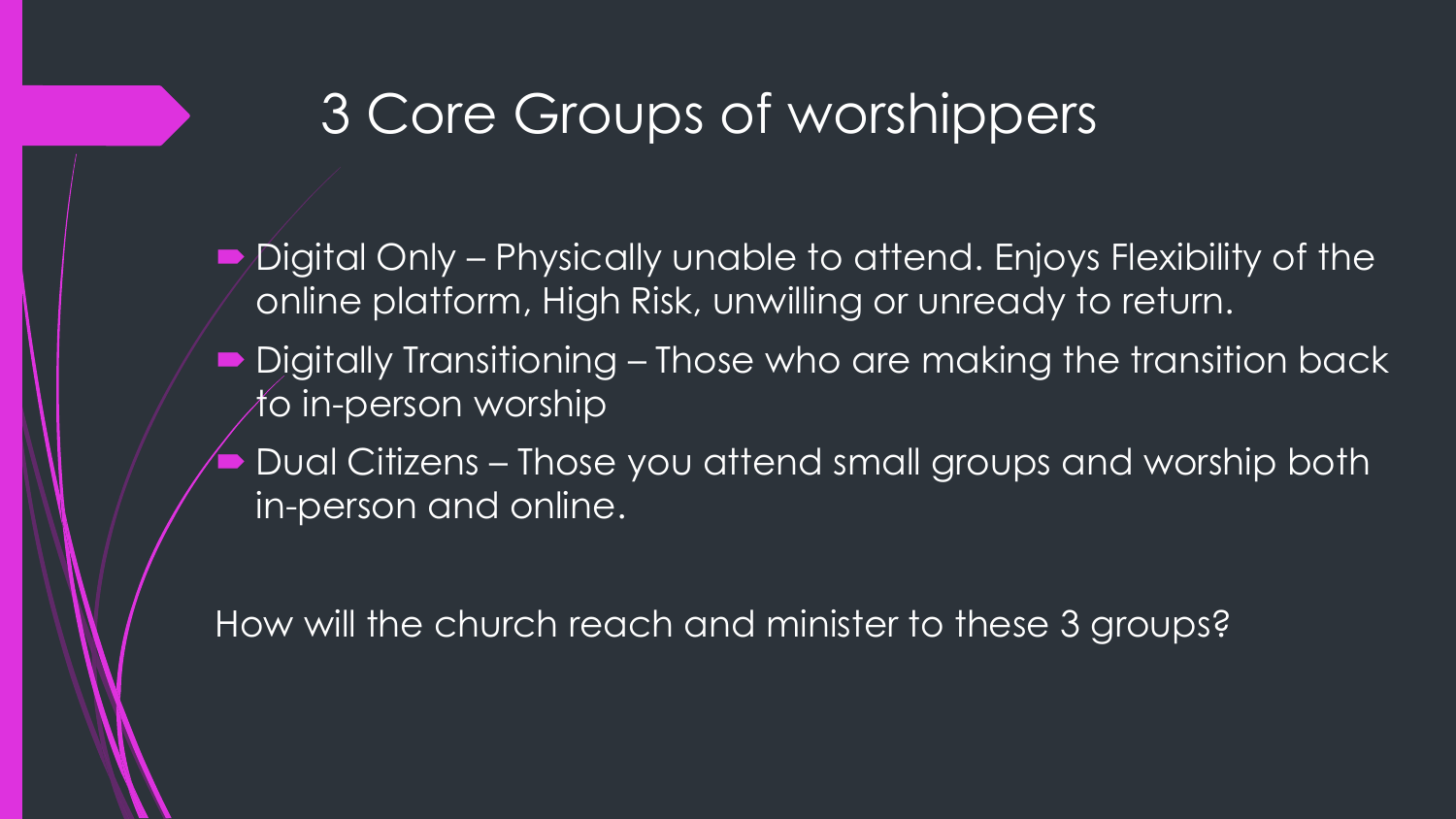"As we prayerfully seek ways for our churches to become a more potent missional force in the digital world, we must be careful not to fall into the trap of church busyness. God has uniquely equipped each of our congregations to move forward in the postquarantine era. But we can't do everything….we must not attempt to do everything." *page 34* 

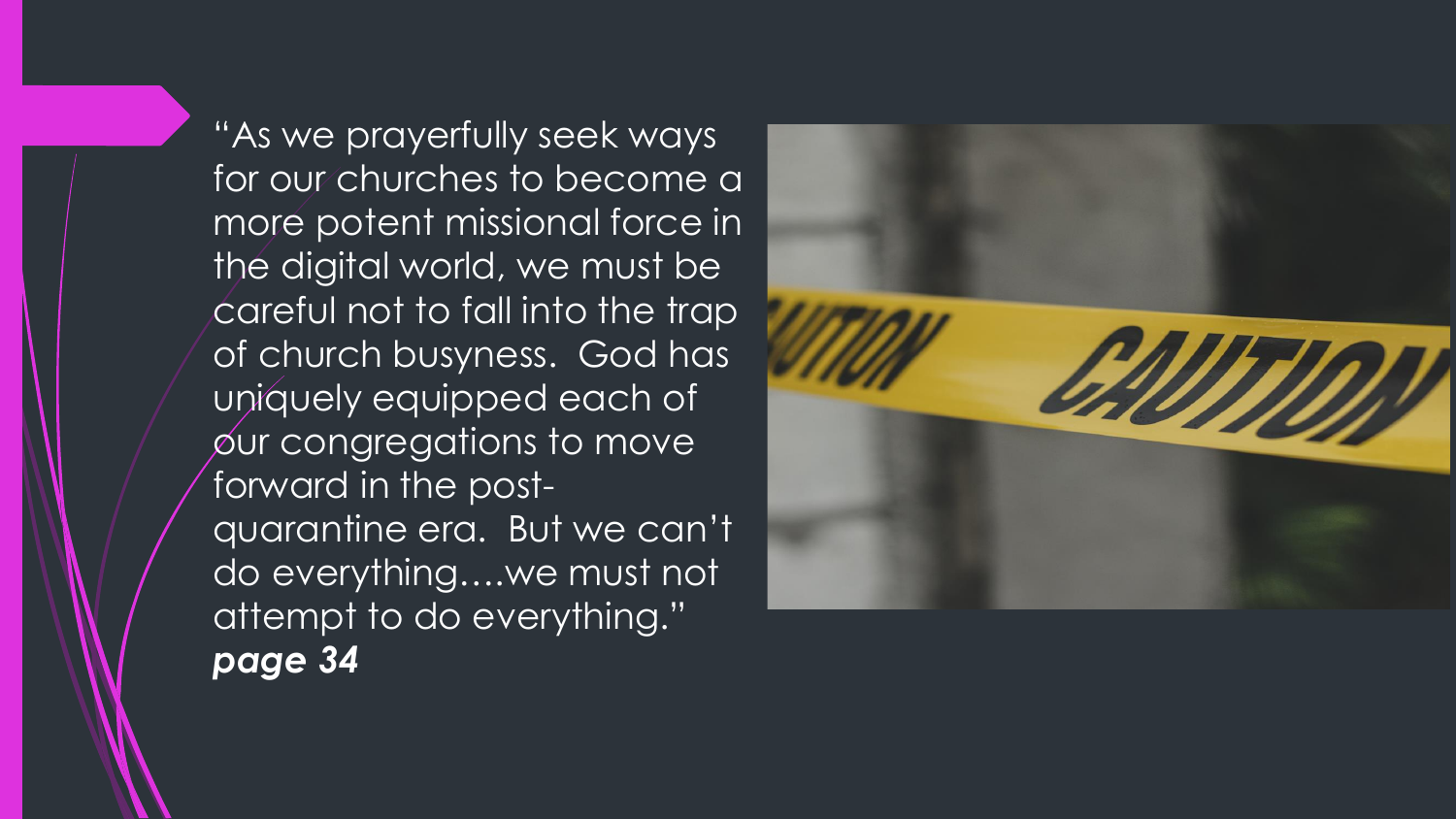### Small Group Discussion- 2

Page 38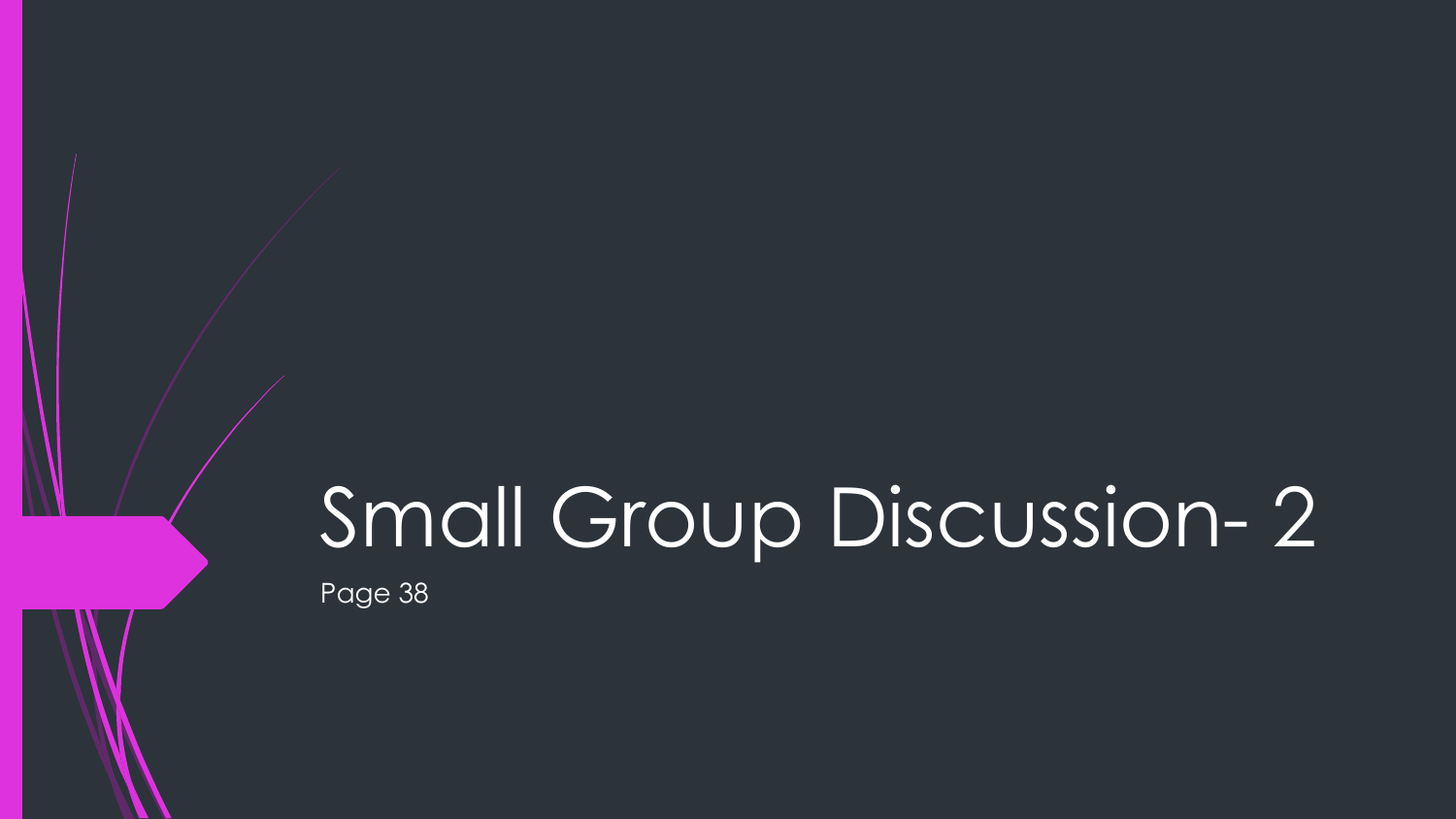### What stuck out to you in Challenge 3?

**Reconnect with the community near your church.**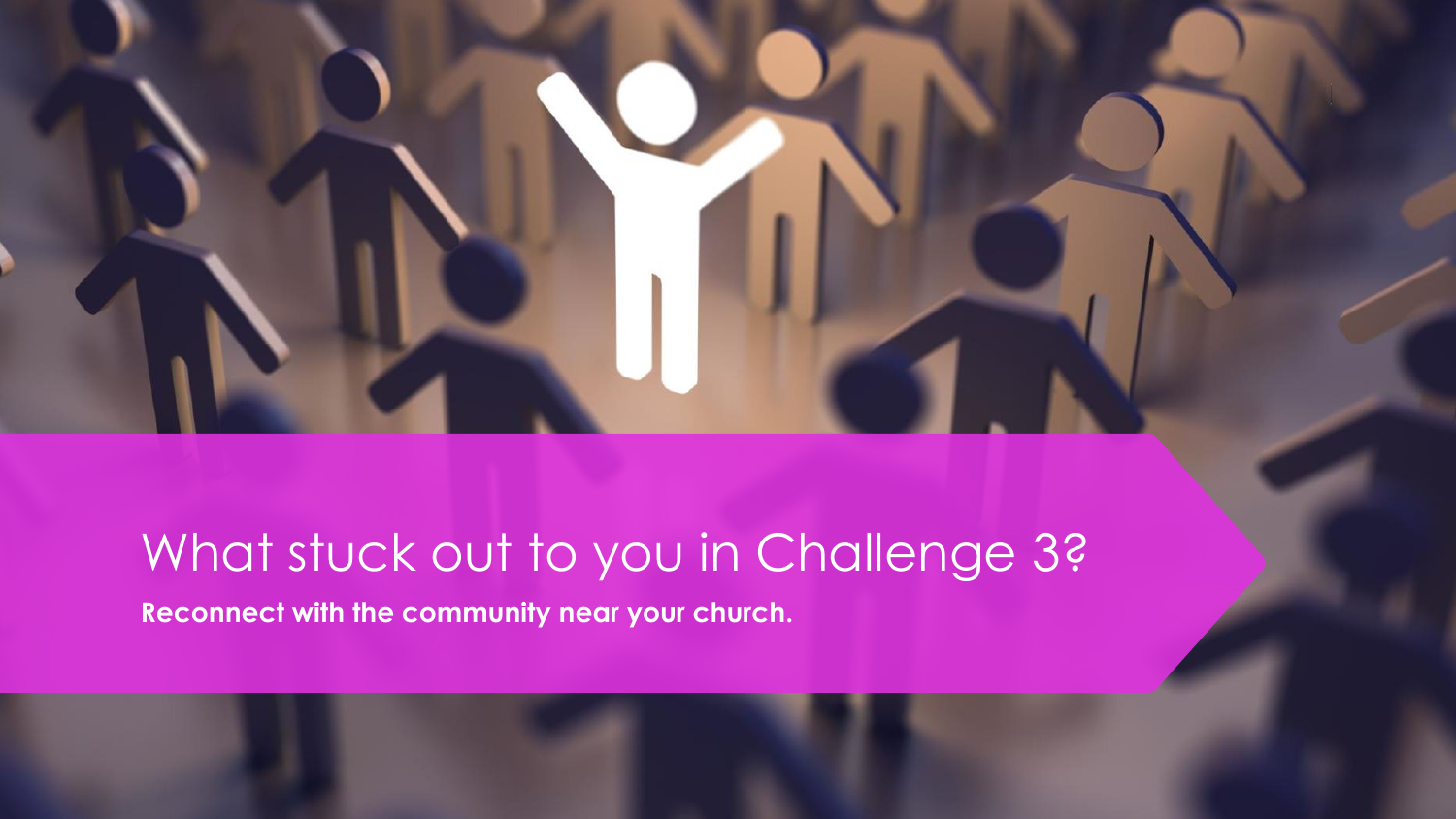"Perhaps one of the most powerful and poignant things we've learned is to remember that our **churches are in the community for a reason."**  pg.43

"These lessons are powerful reminders of **the importance of people, prayer, and purpose** in our postquarantine ministry." *pg.44*

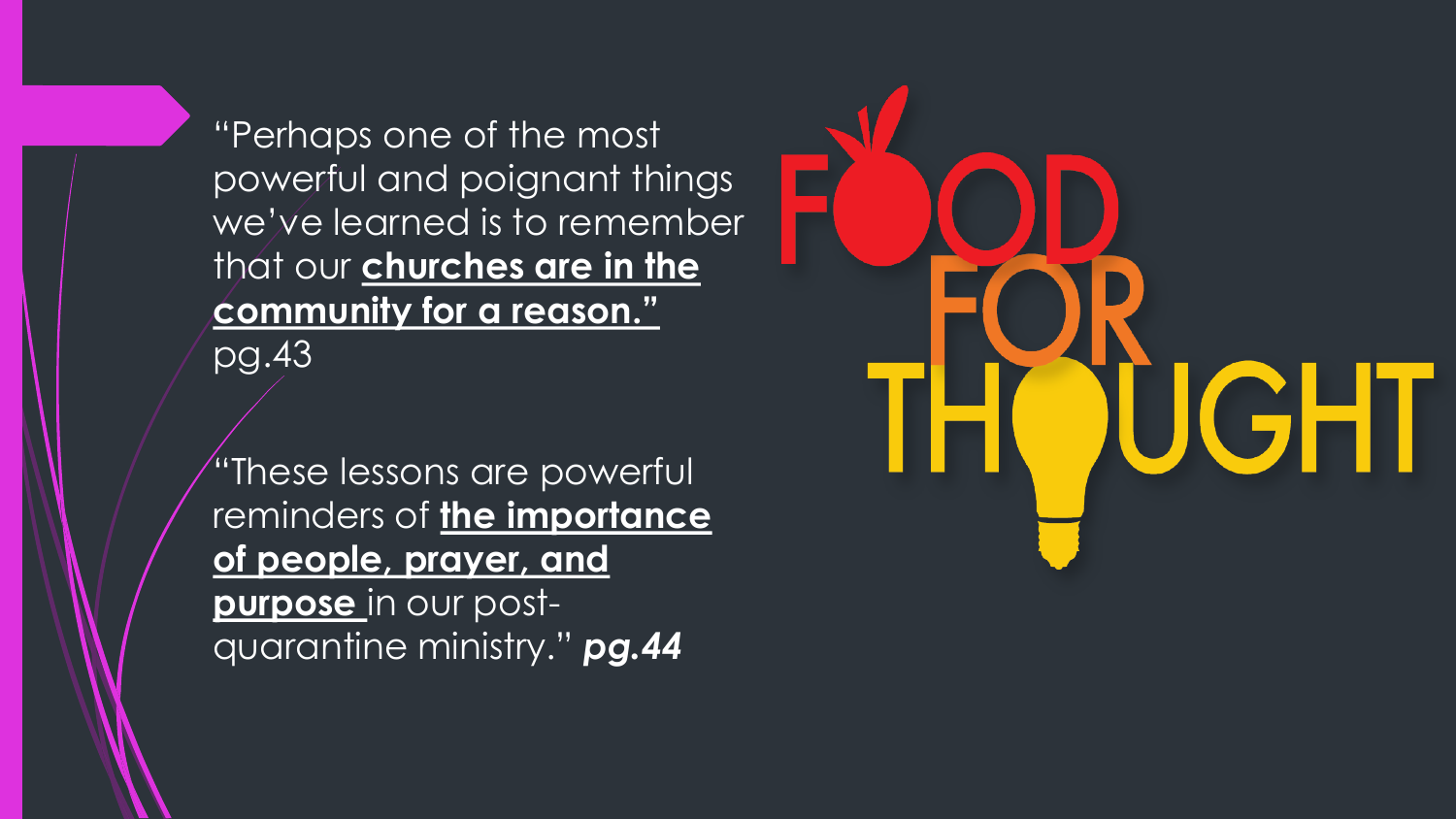### Small Group Discussion- 3

Page 54-55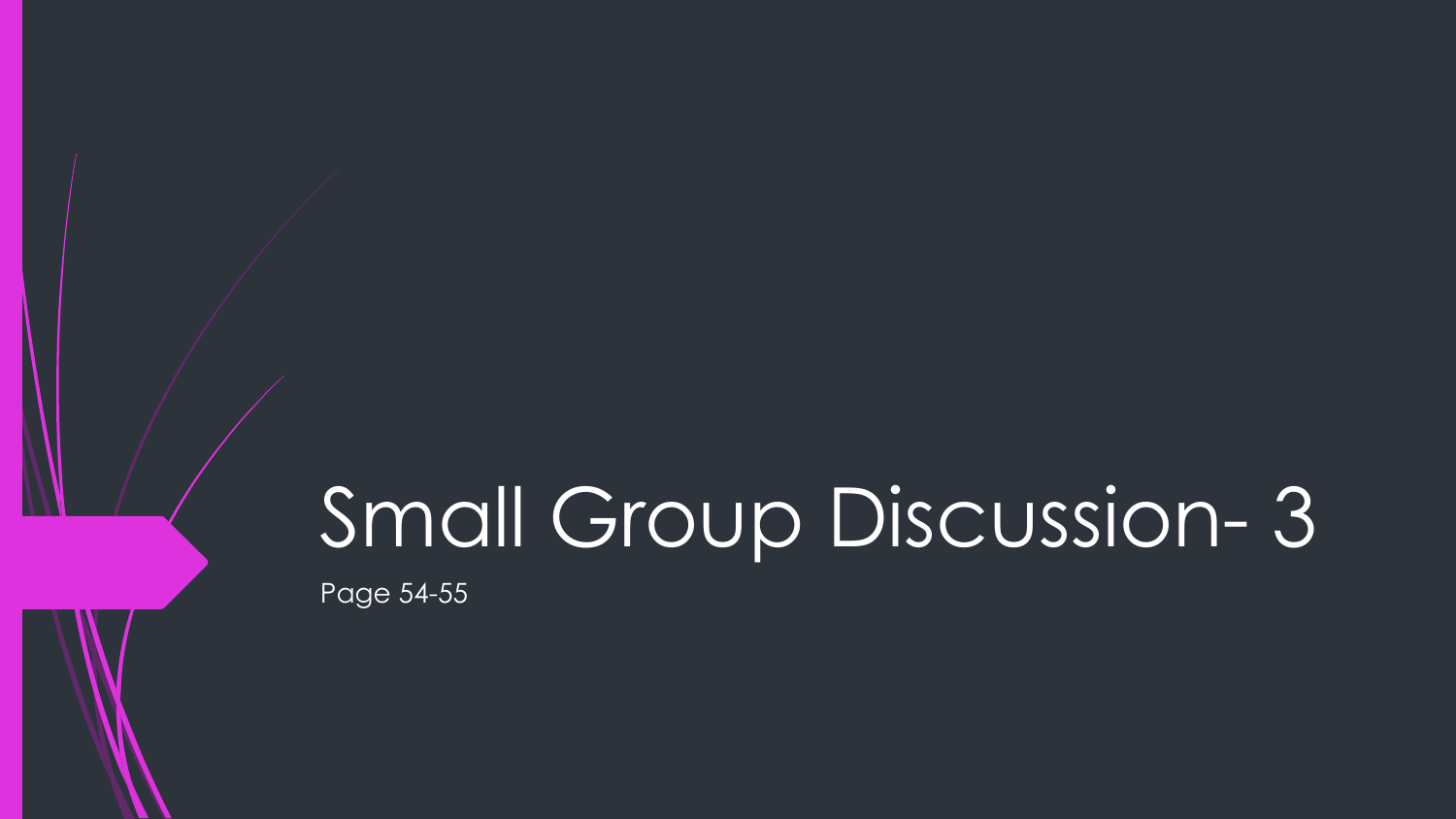#### Closing

"The biggest problem with the "back to normal" approach is that the world has changed significantly. The pre-quarantine world and post-quarantine world dre not the same. Churches cannot minister effectively using methods for a world that no longer exists.